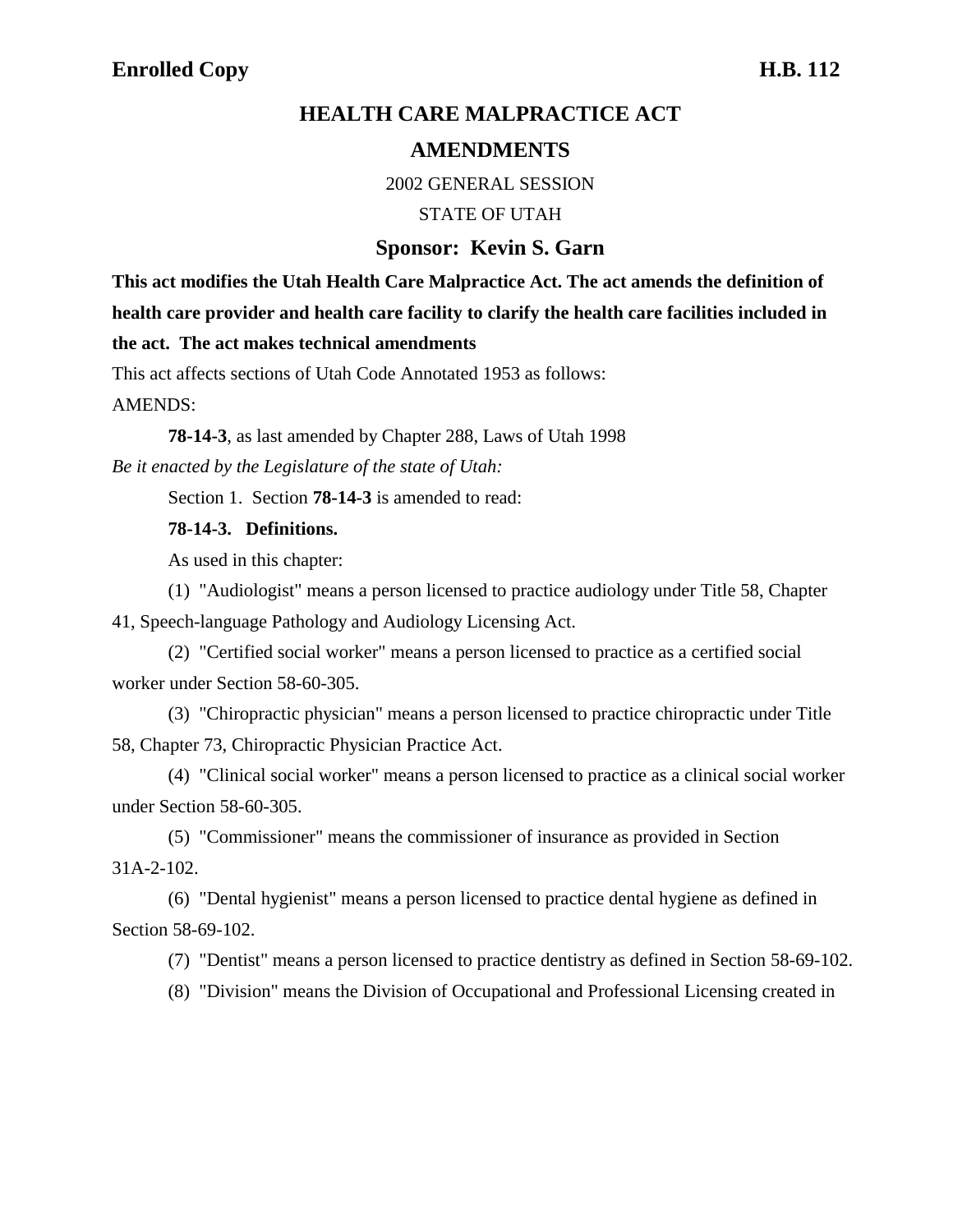Section 58-1-103.

(9) "Future damages" includes damages for future medical treatment, care or custody, loss of future earnings, loss of bodily function, or future pain and suffering of the judgment creditor.

(10) "Health care" means any act or treatment performed or furnished, or which should have been performed or furnished, by any health care provider for, to, or on behalf of a patient during the patient's medical care, treatment, or confinement.

(11) "Health care facility" means general acute hospitals, specialty hospitals, home health agencies, hospices, nursing care facilities, assisted living facilities, birthing centers, ambulatory surgical facilities, small health care facilities, health care facilities owned or operated by health maintenance organizations, and end stage renal disease facilities.

 $[(11)]$  (12) "Health care provider" includes any person, partnership, association, corporation, or other facility or institution who causes to be rendered or who renders health care or professional services as a hospital, health care facility, physician, registered nurse, licensed practical nurse, nurse-midwife, dentist, dental hygienist, optometrist, clinical laboratory technologist, pharmacist, physical therapist, podiatric physician, psychologist, chiropractic physician, naturopathic physician, osteopathic physician, osteopathic physician and surgeon, audiologist, speech-language pathologist, clinical social worker, certified social worker, social service worker, marriage and family counselor, practitioner of obstetrics, or others rendering similar care and services relating to or arising out of the health needs of persons or groups of persons and officers, employees, or agents of any of the above acting in the course and scope of their employment.

 $[(12)]$  (13) "Hospital" means a public or private institution licensed under Title 26, Chapter 21, Health Care Facility Licensing and Inspection Act.

 $[(13)]$  (14) "Licensed practical nurse" means a person licensed to practice as a licensed practical nurse as provided in Section 58-31b-301.

 $[({14})]$  (15) "Malpractice action against a health care provider" means any action against a health care provider, whether in contract, tort, breach of warranty, wrongful death, or otherwise, based upon alleged personal injuries relating to or arising out of health care rendered or which should have been rendered by the health care provider.

- 2 -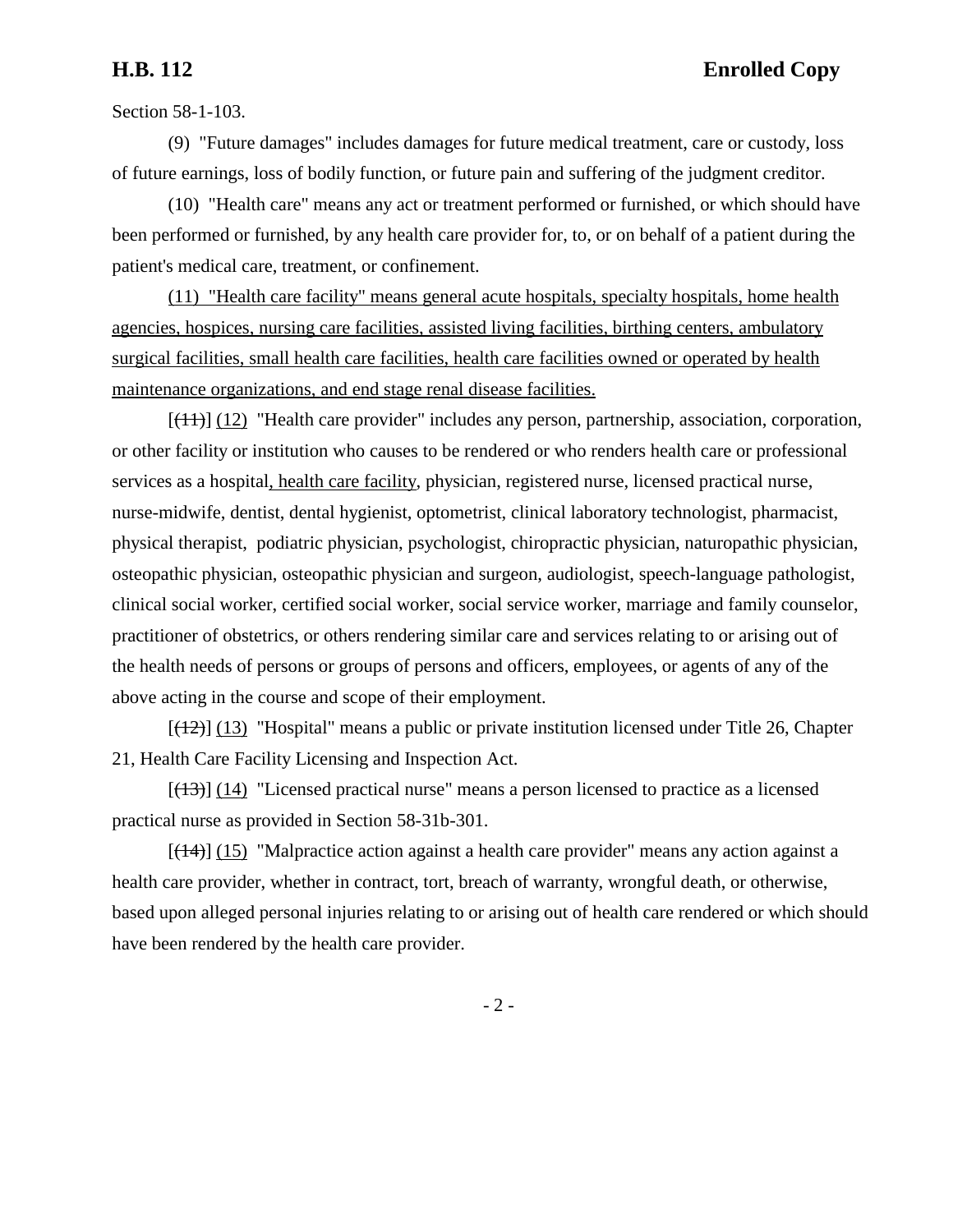$[(15)]$  (16) "Marriage and family therapist" means a person licensed to practice as a marriage therapist or family therapist under Section 58-60-405 and Section 58-60-305.

 $[(16)]$  (17) "Naturopathic physician" means a person licensed to practice naturopathy as defined in Section 58-71-102.

 $[(17)]$  (18) "Nurse-midwife" means a person licensed to engage in practice as a nurse midwife under Section 58-44a-301.

 $[(18)]$  (19) "Optometrist" means a person licensed to practice optometry under Title 58, Chapter 16a, Utah Optometry Practice Act.

 $[(19)] (20)$  "Osteopathic physician" means a person licensed to practice osteopathy under Title 58, Chapter 68, Utah Osteopathic Medical Practice Act.

 $[(20)(21)]$  "Patient" means a person who is under the care of a health care provider, under a contract, express or implied.

 $[(21)]$  (22) "Pharmacist" means a person licensed to practice pharmacy as provided in Section 58-17a-301.

 $[(22)]$  (23) "Physical therapist" means a person licensed to practice physical therapy under Title 58, Chapter 24a, Physical Therapist Practice Act.

 $[(23)]$  (24) "Physician" means a person licensed to practice medicine and surgery under Title 58, Chapter 67, Utah Medical Practice Act.

 $[(24)]$  (25) "Podiatric physician" means a person licensed to practice podiatry under Title 58, Chapter 5a, Podiatric Physician Licensing Act.

 $[(25)]$  (26) "Practitioner of obstetrics" means a person licensed to practice as a physician in this state under Title 58, Chapter 67, Utah Medical Practice Act, or under Title 58, Chapter 68, Utah Osteopathic Medical Practice Act.

 $[(26)]$  (27) "Psychologist" means a person licensed under Title 58, Chapter 61, Psychologist Licensing Act, to practice psychology as defined in Section 58-61-102.

 $[(27)]$  (28) "Registered nurse" means a person licensed to practice professional nursing as provided in Section 58-31b-301.

 $[(28)]$  (29) "Representative" means the spouse, parent, guardian, trustee, attorney-in-fact,

- 3 -